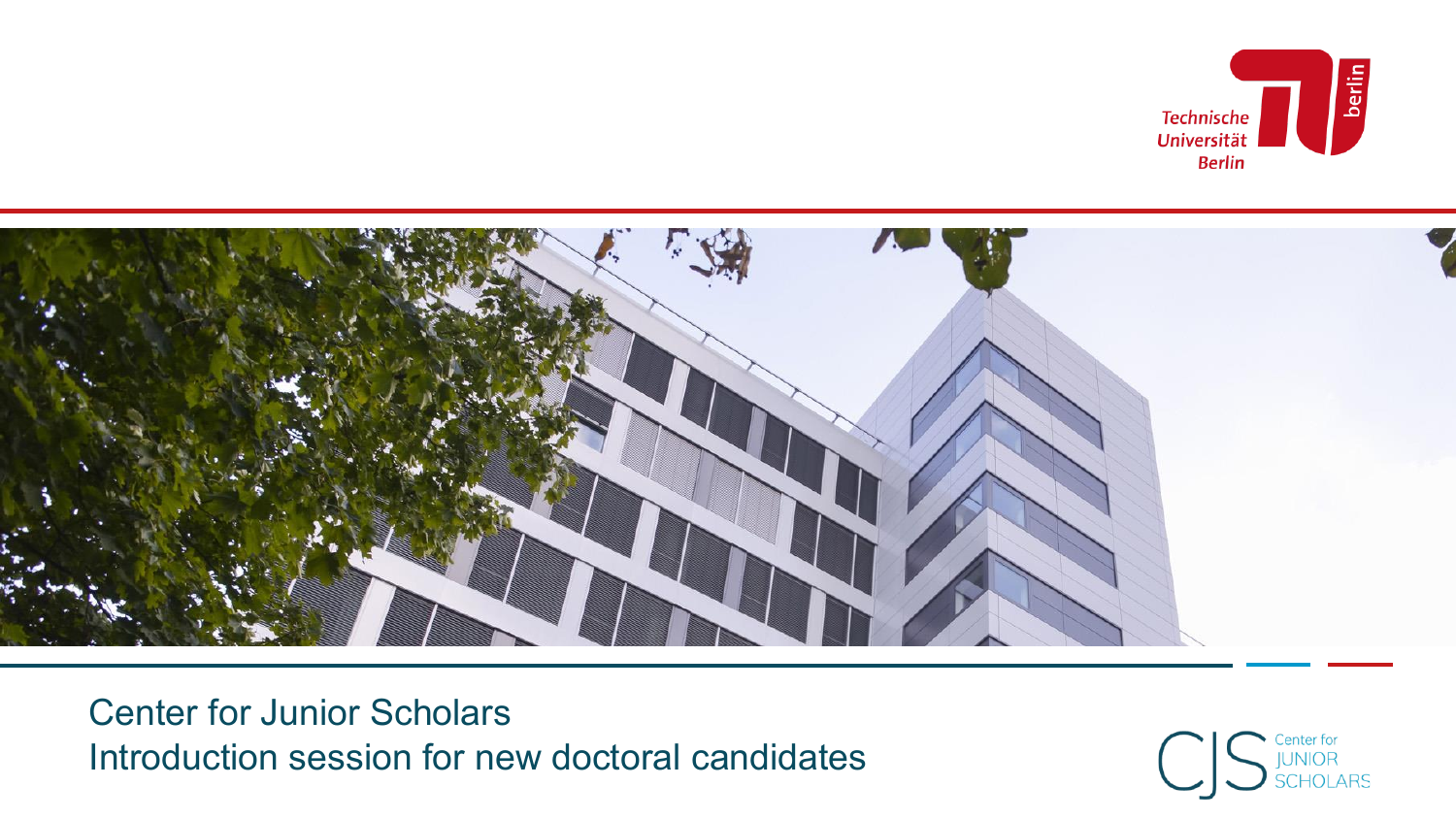

## CJS – Team & Structure



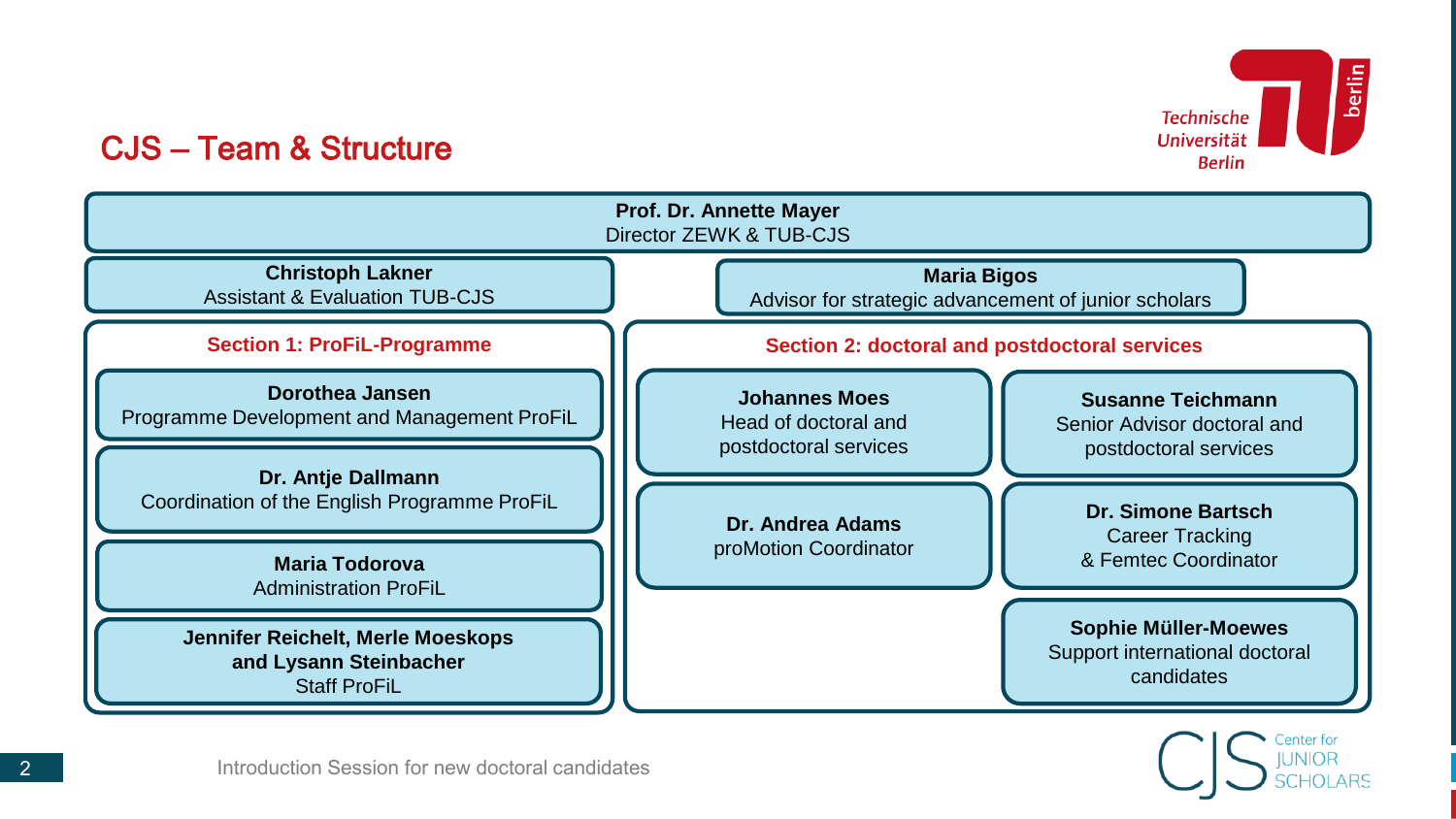

# CJS & You: Support all way through

- Introduction and information sessions with the faculties
- Support with the initial steps at TU Berlin: registering your doctorate at the faculty, enrollment
- Information on funding opportunities for the doctorate (online portal)
- Information on specificities of the German academic system: courses at ZEWK
	- $\circ$  100+ workshops and trainings per year, 50 of them in english
	- $\triangleright$  e.g. how to start writing, how to keep on writing and how to finish your dissertation
- Confidential Conflict Counseling

Berlin Univerity Alliance: Graduadte Studies Support Program (GSSP), https://www.zewk.tu[berlin.de/index.php?id=218874](https://www.zewk.tu-berlin.de/index.php?id=218874)

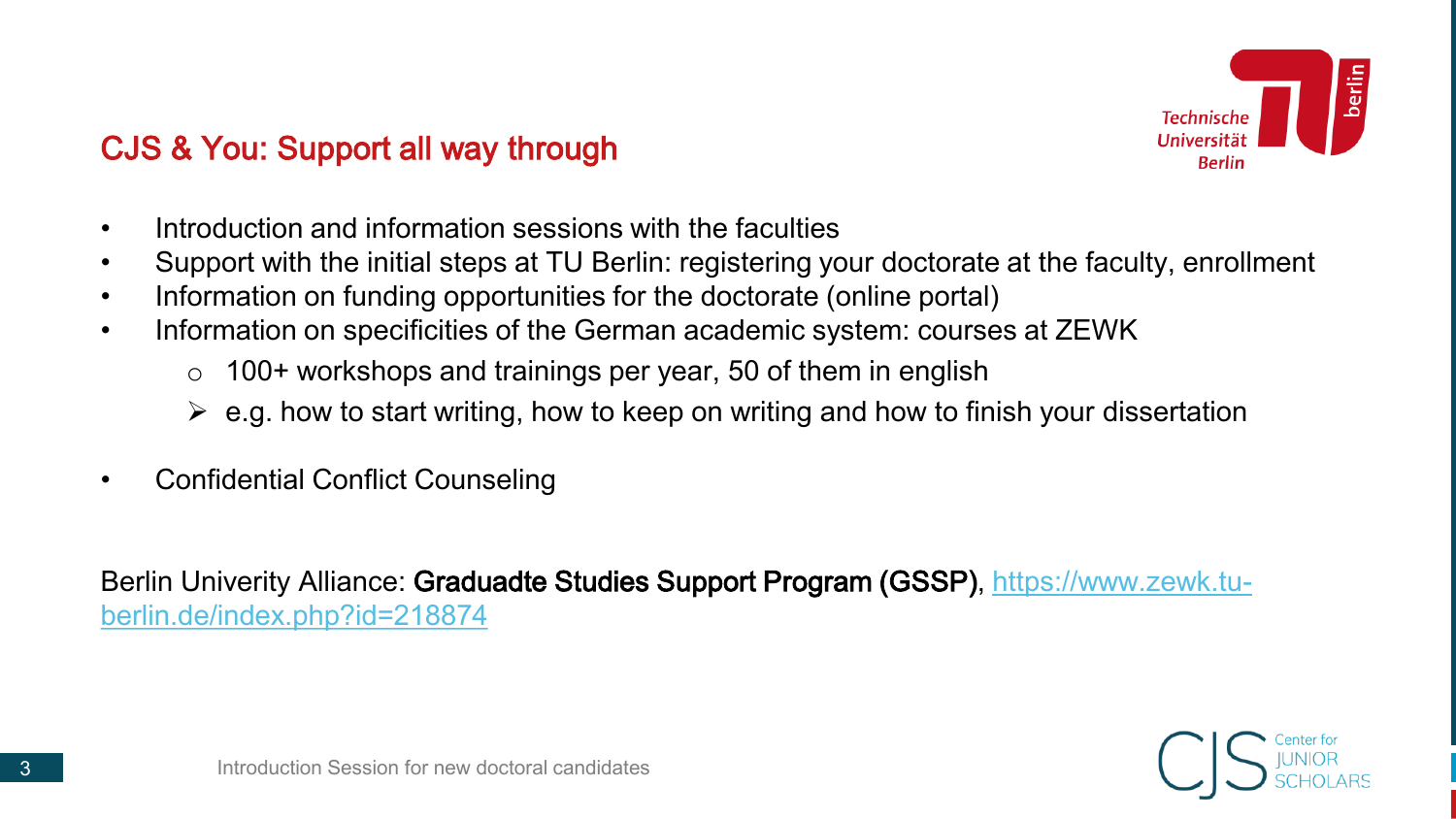

## Internationalization at TU Berlin

- Information on "How to go abroad" with e.g. DAAD
	- o Manual on Outgoing Mobility online<https://www.tu.berlin/en/go1094/>
	- o small budget to support conference travels
- Career Week for international junior researchers with international alumni
- Few DAAD-STIBET completion grants to finish your doctorate (max. 6 months)

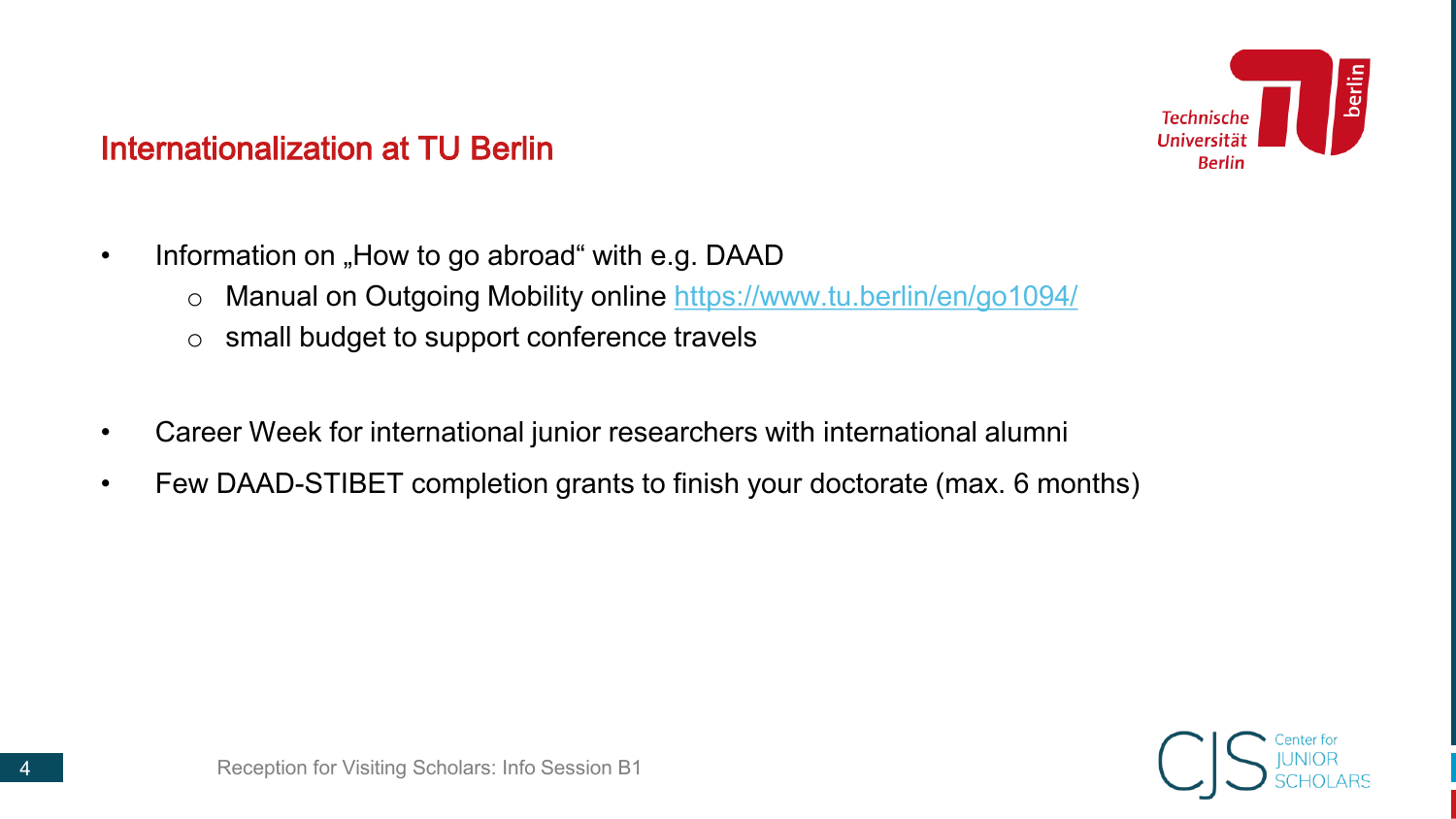

## proMotion: for female doctoral candidates

Offerings: for all female doctoral researchers at TU Berlin

- information,
- networking,
- training and
- individual coaching.

Goal: support women in their dissertation process

• successfully finish their research projects and find employment in academia and beyond

Contact: Dr. Andrea Adams [a.adams@tu-berlin.de](mailto:a.adams@tu-berlin.de) for an individual appointment Mailinglist:<https://lists.tu-berlin.de/mailman/listinfo/zfa-promotion> Website: [www.doktorandinnenkolleg.tu-berlin.de](http://www.doktorandinnenkolleg.tu-berlin.de/)